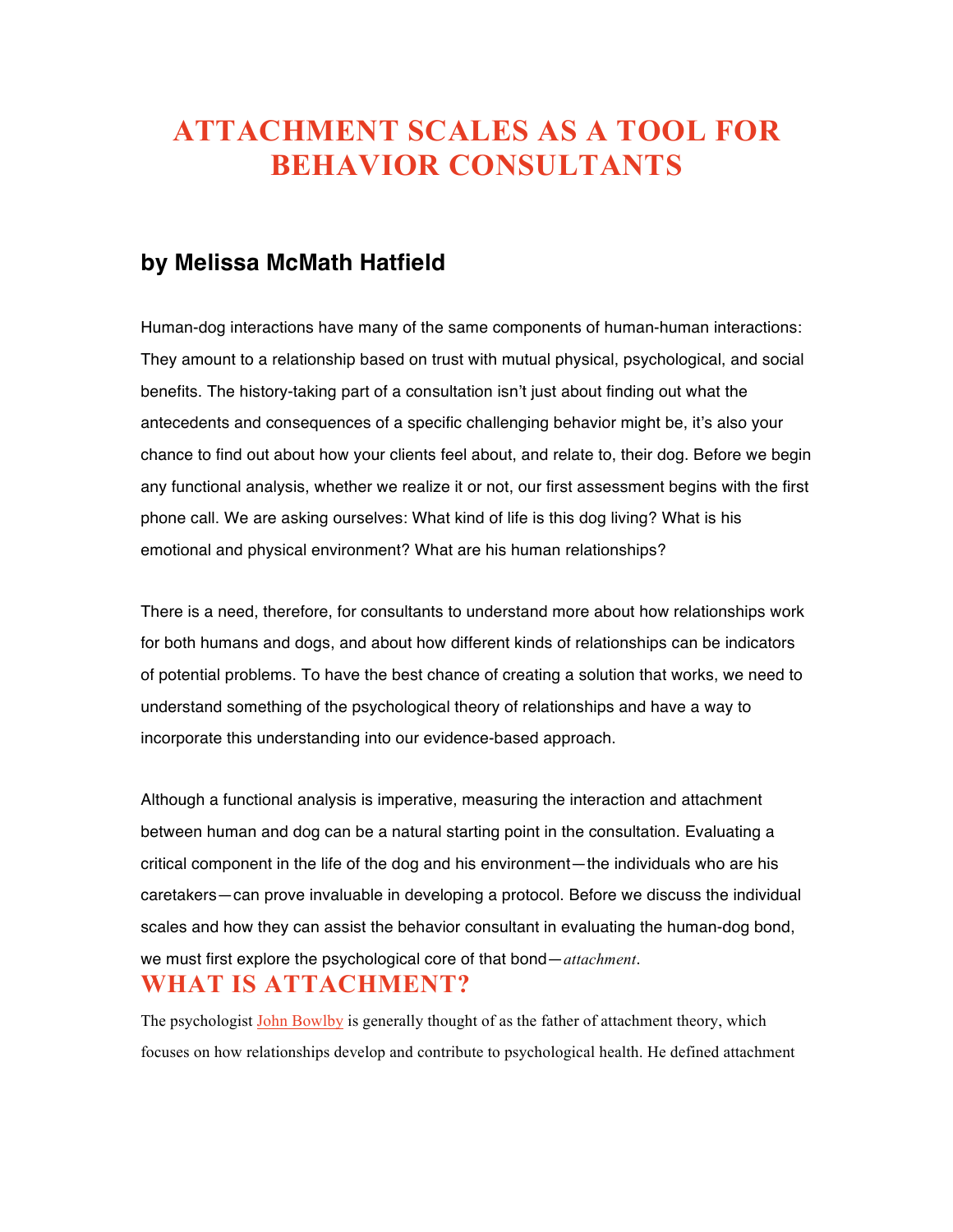as a "lasting psychological connectedness between human beings." Bowlby believed that there

are four distinguishing characteristics of attachment:

- 1. Proximity Maintenance: The desire to be near the people we are attached to.
- 2. Safe Haven: Returning to the caregiver for comfort and safety in the face of a fear or threat.
- 3. Secure Base: The caregiver acts as a base of security from which the child can explore the surrounding environment.
- 4. Separation Distress: Anxiety occurs in the absence of the caregiver.

Children bond to their caregivers in different ways, depending on how they are treated and on other factors. Attachment theory seeks to identify these different styles of attachment and understand how they contribute to a whole suite of psychological characteristics, including behavior problems and

- mental illness in children and adults. Bowlby made three key propositions about attachment theory: 1. Children who were raised confident that their primary caregiver will be available "are less likely to experience fear than those who are raised without such conviction."
- 2. There is a critical period, starting in infancy and lasting through adolescence, where attachments are formed along with beliefs about the self and expectations about others. These beliefs and expectations remain relatively stable into adult life.
- 3. A person's beliefs and expectations about themselves and others that are formed during this time are directly tied to the experience of attachment they have with their primary caregiver.

I am sure you have had four-legged clients who had a safe and reliable caretaker during their critical periods and those who did not? I believe the insights from Bowlby's attachment theory can apply to adult dogs who are well-adjusted and those who are experiencing emotional distress.

Attachment is most commonly talked about between parents and children, but can extend to any relationship. József Topál and others hypothesize that the human-dog bond is similar to that of a parent and child, and studies have repeatedly demonstrated that dogs behave strikingly similarly to children in some tests of attachment. Dogs tend to enjoy being close to their owners and seek comfort from them when stressed or anxious; they return to them as a secure base in a new environment; and many can suffer significant separation distress. Some key behaviors in evaluating the dog's attachment and caregiving patterns are:

- Proximity-seeking
- Separation and reunion behavior
- Comfort seeking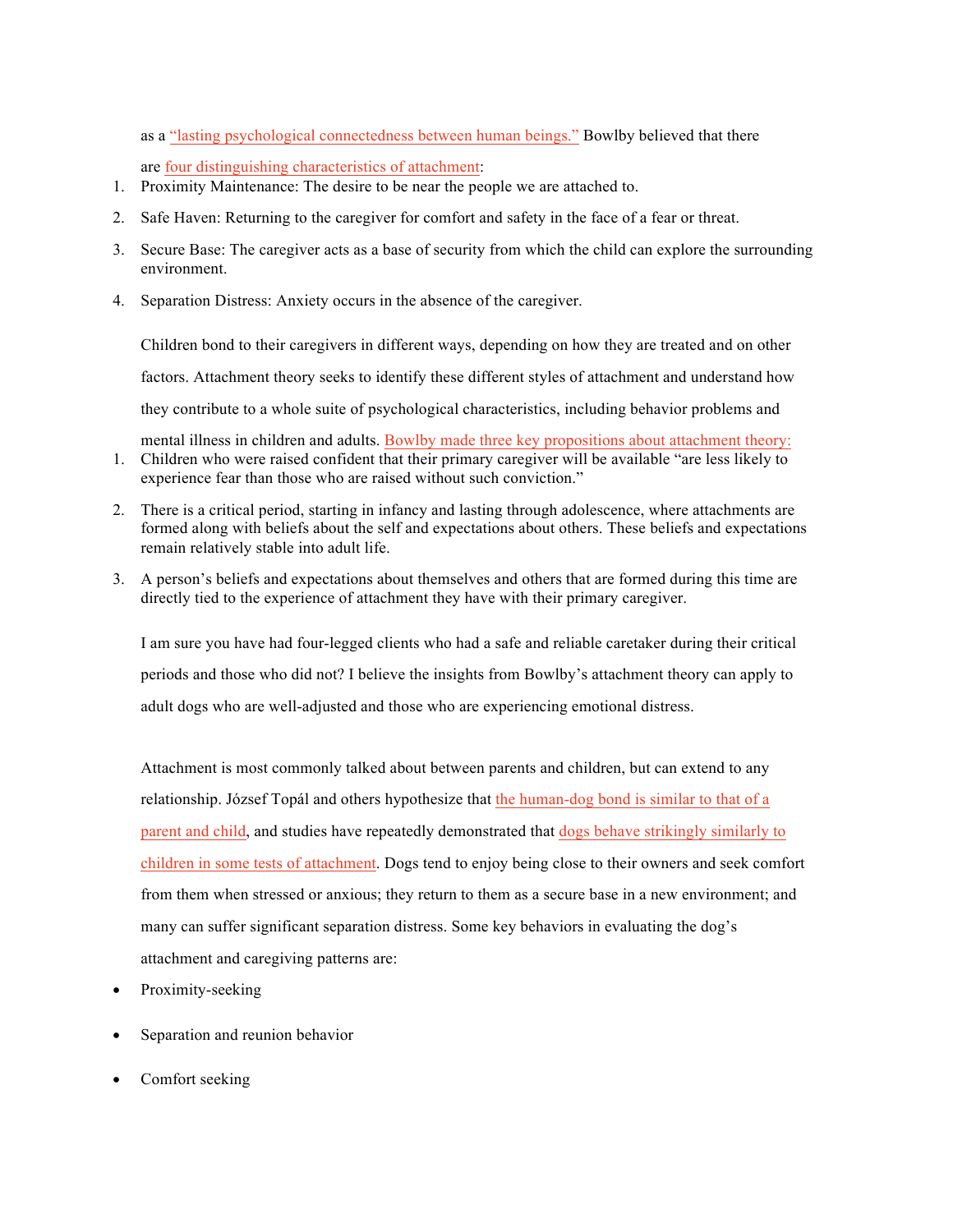Expressed attachment behaviors

These are worth noting early in the information-gathering and evaluation phase. Is the dog-human attachment appropriate and without conflict or distress?

Psychologists have identified different styles of attachment that infants develop in response to how they are treated. Secure attachment is thought of as the least likely to cause distress or anxiety, but there are different kinds of insecure attachment that are understood to be more dangerous to the psychological health of the child. A great many textbooks and papers exist on this topic in human psychology, but it is only recently drawing the attention of animal cognition researchers.

### **ATTACHMENT IN DOGS**

Theresa Rehn and Linda J. Keeling in their article, "Measuring dog-owner relationships: Crossing boundaries between animal behavior and human psychology," write that the dog's attachment style and the owner's caregiving strategy should be "incorporated when assessing the relationship." They report that, over time, the attachment style of the dog grows to be dependent on the caregiver's strategy. Dogs learn their caregivers' response and adapt their behavior accordingly. According to Rehn and Keeling, dogs can adjust to many different types of caregiver strategies, so it is important to focus on all the members of the dog's family when measuring attachment, looking at how it may be affecting the dog's behavior, and making decisions about the best behavioral interventions to propose. Because attachment styles are dependent upon the dog's genetics and experiences, and the owner's caregiving strategies, each dyadic relationship will be unique.

Rehn and Keeling also suggest that measuring attachment could also be used as part of the matchmaking process for potential adopters from shelters and rescues. Knowing how a family sees the role of a family dog and what kinds of time and resources they are willing to commit could help adoption counselors choose dogs that would thrive with that level of attention, training, and living environment. More research would be needed to establish whether this would improve return rates.

Understanding that different family members might have different attachment styles could help a consultant understand those situations where the dog is well-behaved around some family members, but challenging and difficult to manage around others.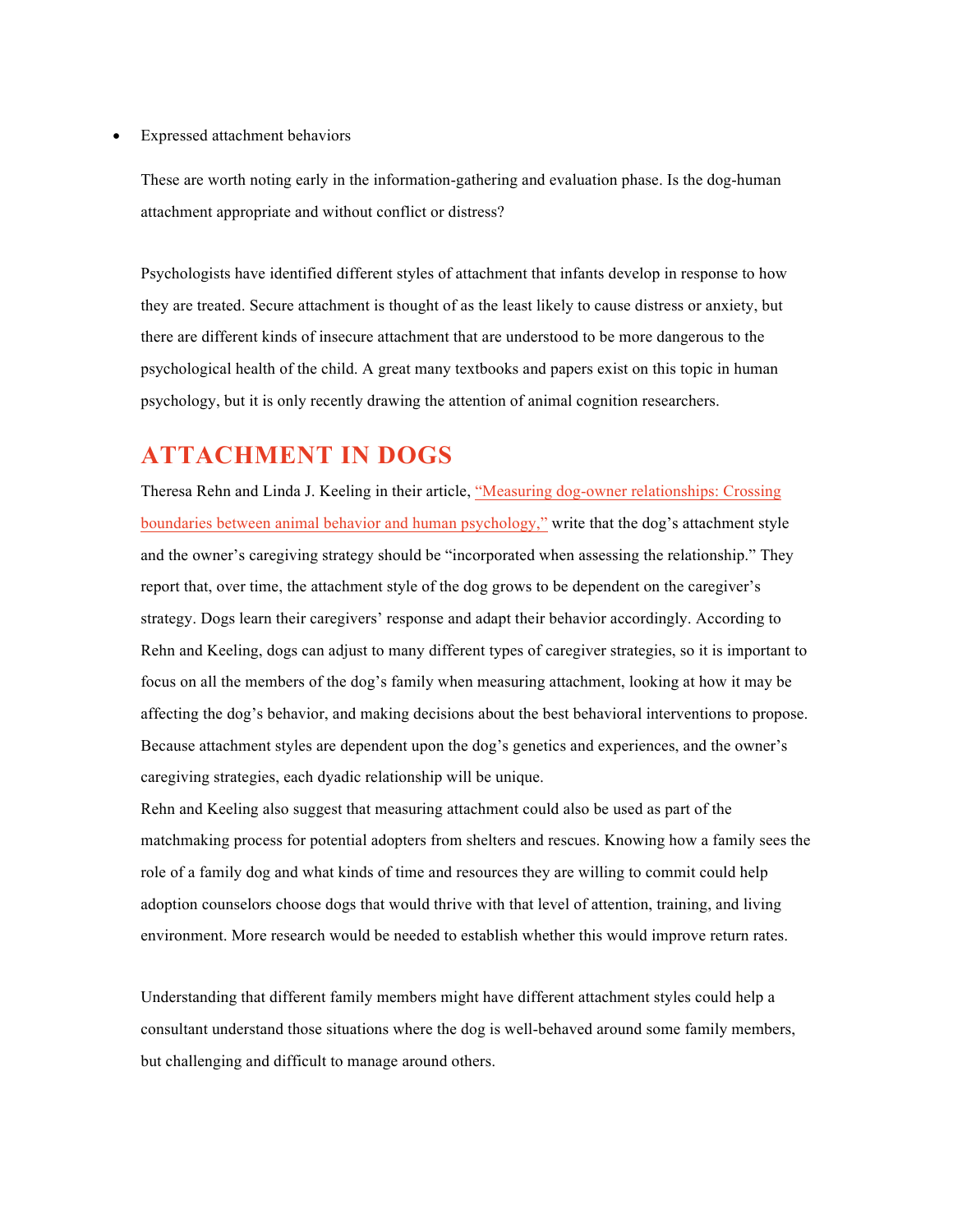Challenging behavior is not only potentially caused by unhealthy attachment behaviors; problems with attachment can also be caused by issues with behavior. A study showed that the attachment adult human family members felt towards their dog tended to be stronger when the owner reported that their dog was well-behaved.

#### **WHY SHOULD WE MEASURE ATTACHMENT?**

Many people rely on intuition to get a sense of how the family relates to their dog, but our subjective judgement can be unreliable. Encountering clients from different cultures, demographics, and lifestyles can lead us to misjudge how they feel about their dog, because those feelings are expressed in a way we're not used to.

In this particular way, behavior consultants are like human psychologists, who treat people from a wide variety of backgrounds and have to be able to suspend personal judgements in favor of clinical information. Psychologists have developed ways to compensate for their potential biases; for example, they use questionnaires and tests that have been designed to be scored against objective criteria, like attachment scales.

## **HOW CAN WE MEASURE ATTACHMENT?**

Depending on the scale of choice, assessment scales can measure attitudes, expectations, and perceptions of living with a dog. Knowing these helps you understand the dog's emotional and physical environment. Most attachment scales are short and require the family only to circle answers that feel right to them; they do not need a great deal of commitment, comprehension, or interaction. Many can be administered remotely before or after an in-home consult or pre-adoption visit at a shelter.

The start of the consultation process is the most natural time to administer an attachment scale: If you're already giving a family some forms to fill out to help you understand the dog's behavioral issues, adding a short attachment scale into the package is easy. Assessing attachment using a scale could also be useful for behavior consultants during the behavior modification process and afterwards, to get a sense of whether the improvements in behavior have been beneficial in the human-dog relationship?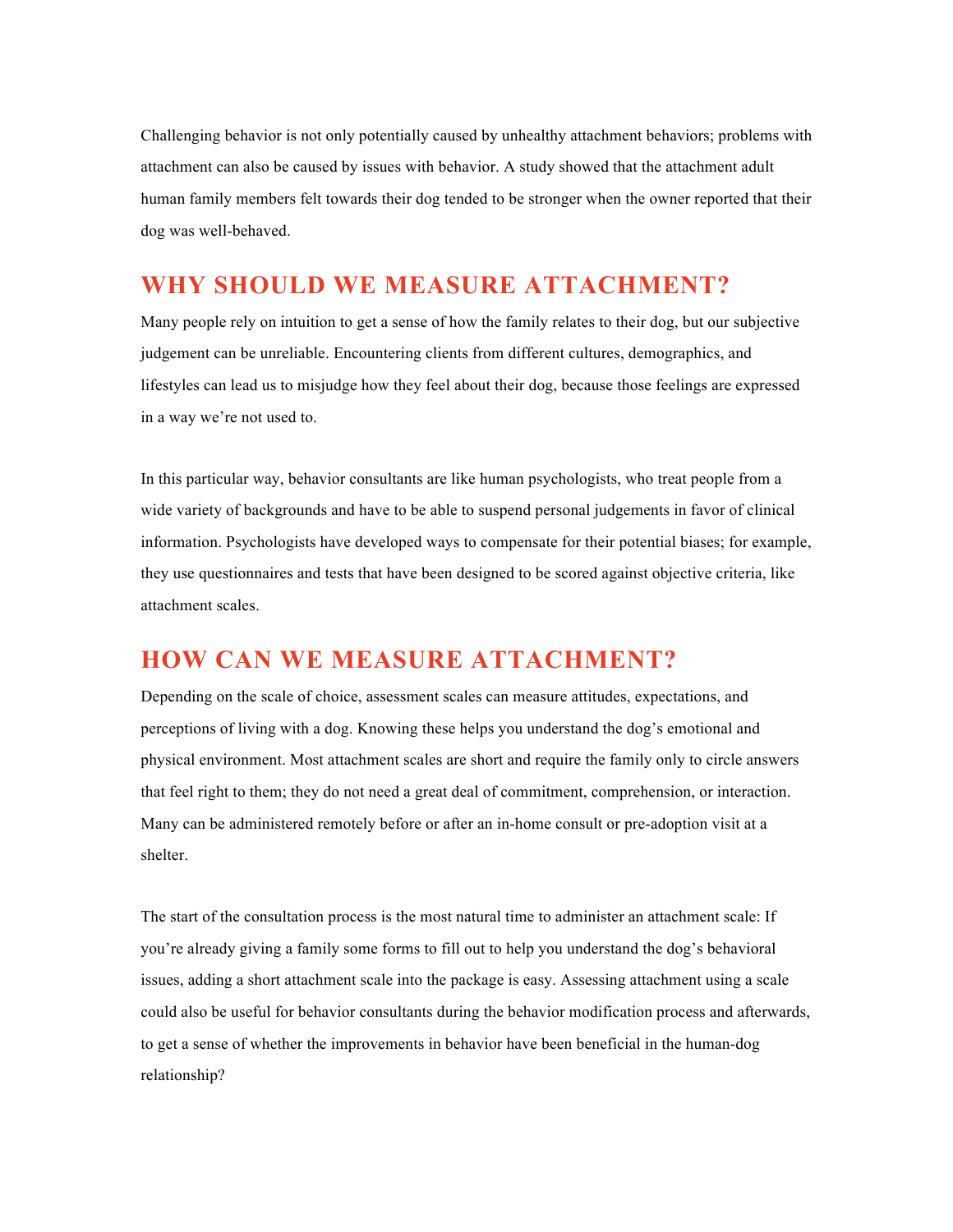Many of these scales are gathered in one place, a book called *Assessing the Human-Animal Bond: A Compendium of Actual Measures* by David Anderson. The compendium is a nearly exhaustive list of all the currently available statistically validated scales and metrics a consultant can use to measure the human-companion animal bond.

Specifically, what these tools are looking at is categories of attachment—whether the attachment is healthy or unhealthy, strong or weak, and what style it can be classified as. Assessment scales just bring these to light in the form of both subjective and objective data. They can be general, or apply specifically to different problems and scenarios a consultant might encounter. In addition to attachment scales, the *Compendium* also has an index and annotated bibliography of 71 related human-dog relationship measures including:

- Tools to measure the degree of empathy and bonding between a human and their companion animal
- Compatibility and personality rating scales
- Indicators of predisposition toward and beliefs about cruelty to animals
- Scales to classify and measure grief over the loss of a pet
- Questionnaires for people who are relinquishing or considering relinquishing a companion animal
- Specific scales to measure children's experiences of, attitudes towards, and treatment of their pets

### **"WHAT DO I DO NOW?" SCENARIOS**

Here are three common scenarios that have specific scales for measuring the human-animal bond in a practically useful way:

#### **SHELTER: ADOPTERS' ATTITUDE**

You have been called to the local shelter to evaluate a dog for a potential adoption. You realize that an assessment scale to learn about the potential adopters' attitude toward dog ownership would be a good place to start. Some assessment scale choices are:

- Lexington Attachment to Pets Scale (LAPS)
- Coleman Dog Attitude (C-DAS)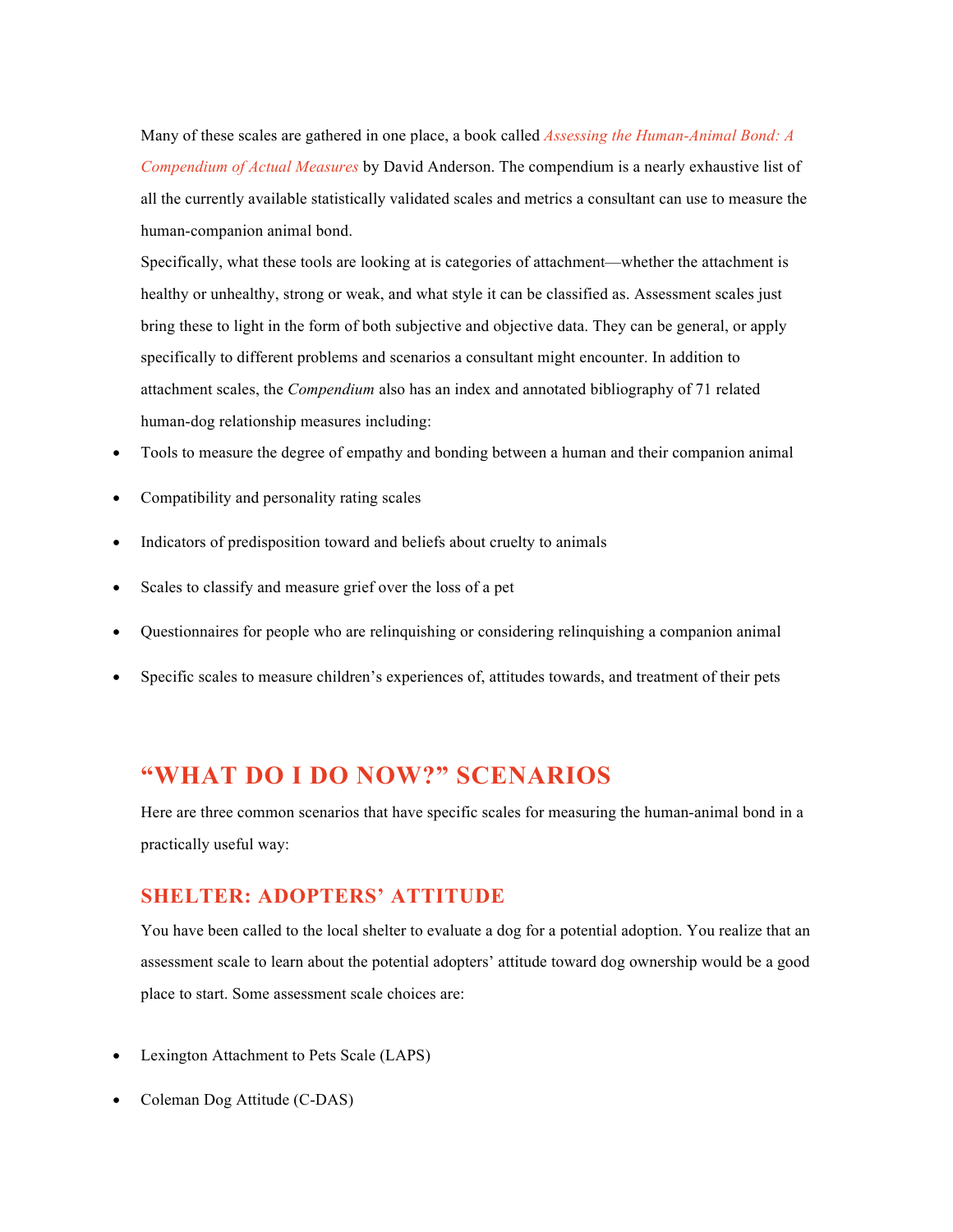#### **PRIVATE IN-HOME CONSULT: COUPLE'S PERCEPTION**

You have been called to do a private consult in the home for a dog that has had several unexplained aggressive outburst. Before you begin a function analysis, you do a quick analysis of the dog's overall living conditions. What is the emotional and physical environment? What is the relationship, if any with his owners? What are their perceptions of owning a dog, especially one that needs help? Are both owners in agreement on how to proceed? If not, why? If there is conflict, can you help them identify and resolve it so they comply with your treatment plan? By offering an assessment scale you are giving them a tool to help them identify problem areas. Some assessment scales available are:

- Human-Pet Relationship Measure
- CHENSHARE Pet Attachment Survey
- Companion Animal Bonding Scale (CABC)

#### **IN-OFFICE CONSULT: FAMILY'S EXPECTATION**

The Brady Bunch arrives in your office with nine-month-old Fido, a rescue who has been in the home for six weeks. The three children range from 5 to 12 years of age, all boys. Fido has a timid personality, and lacks self-confidence and the socialization appropriate for his age. It becomes apparent that the parents have expectations of this puppy that probably he is not capable of fulfilling. Both the parents and the puppy are showing signs of stress. By offering an assessment scale you are helping them gain insight and redefine their expectations. Assessment scale options are:

- Children's Treatment of Animals questionnaire (CTAQ)
- Pet Expectation Inventory
- Children's Attitudes and Behavior toward Animals (CABTA)

These scales are most commonly used as part of a pre-consult questionnaire, but they can also be useful for your personal record-keeping too; attachment scales are a data set that you can look over to see if there are any correlations with how cases turn out: Do families who report lower attachment tend to do better with one kind of management style over another? Do you have trouble communicating with clients who are strongly emotionally attached to their dog?